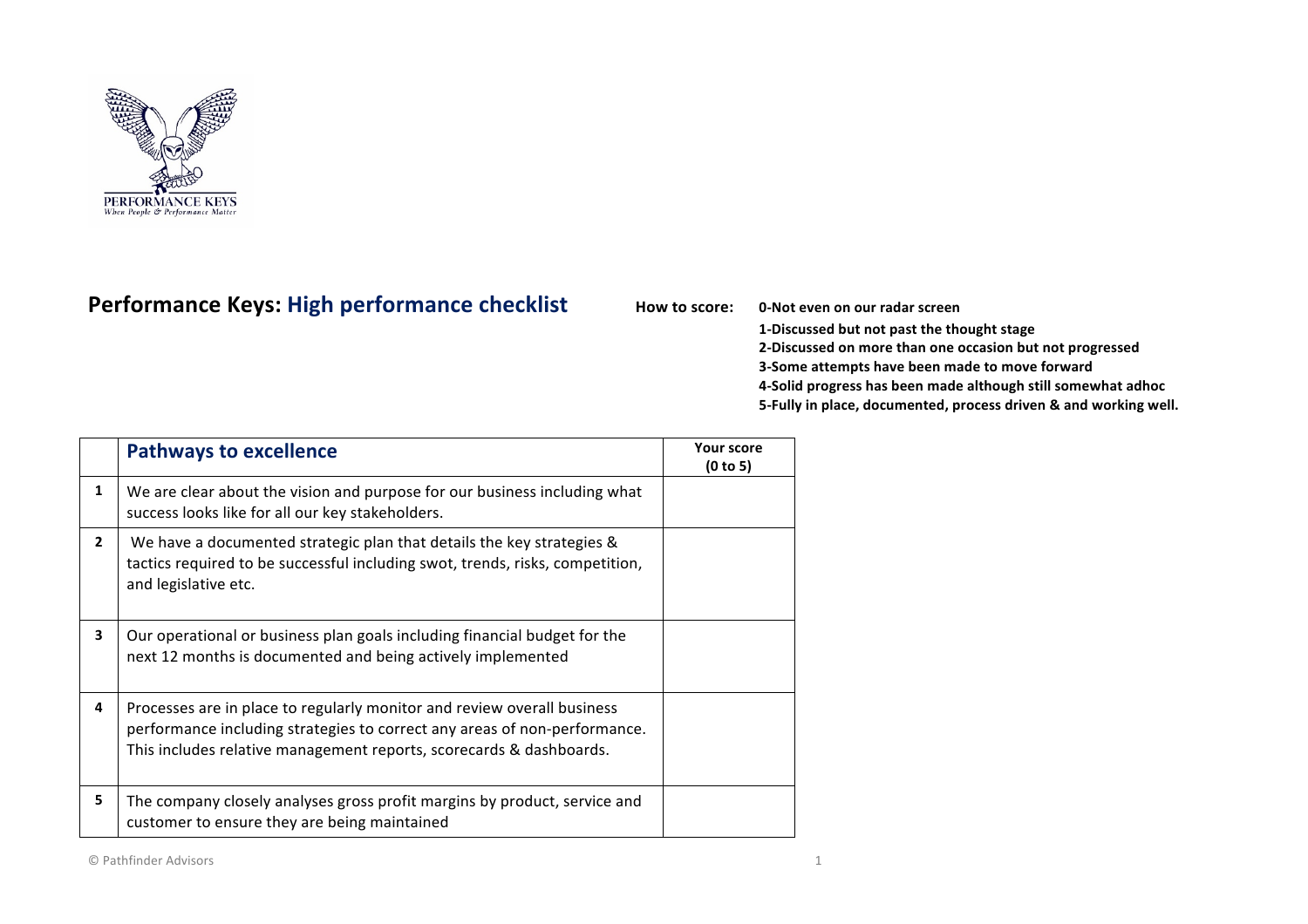| 6                       | Control over working capital management including cash flow are timely<br>and effective                                                                                        |  |
|-------------------------|--------------------------------------------------------------------------------------------------------------------------------------------------------------------------------|--|
| $\overline{\mathbf{z}}$ | The company has identified strategies that will provide it with the greatest<br>opportunity to attract, engage and retain highly productive and loyal staff                    |  |
| 8                       | All managers and team members have clarity over their roles including<br>what is expected in terms of KPI's including how and when that<br>performance is measured             |  |
| 9                       | All staff have been trained in the art of self-managing their own<br>performance at a holistic level                                                                           |  |
| 10                      | Time is set aside at regular intervals to formally appraise the performance<br>of staff in a purposeful and inclusive manner                                                   |  |
| 11                      | Purposeful meetings with specified protocols take place within the business<br>and are a key communication and accountability tool.                                            |  |
| 12                      | External communications with our customers, key suppliers and other<br>partners is excellent and driven by protocols and not simply relying on<br>people to do the right thing |  |
| 13                      | The company has identified the target markets for its products and services<br>and has a marketing plan (traditional & digital) in place to attract new<br>business.           |  |
| 14                      | Sales processes and the skills of our sales people ensure that our new sales<br>opportunities are converted into sales at the required conversion rates                        |  |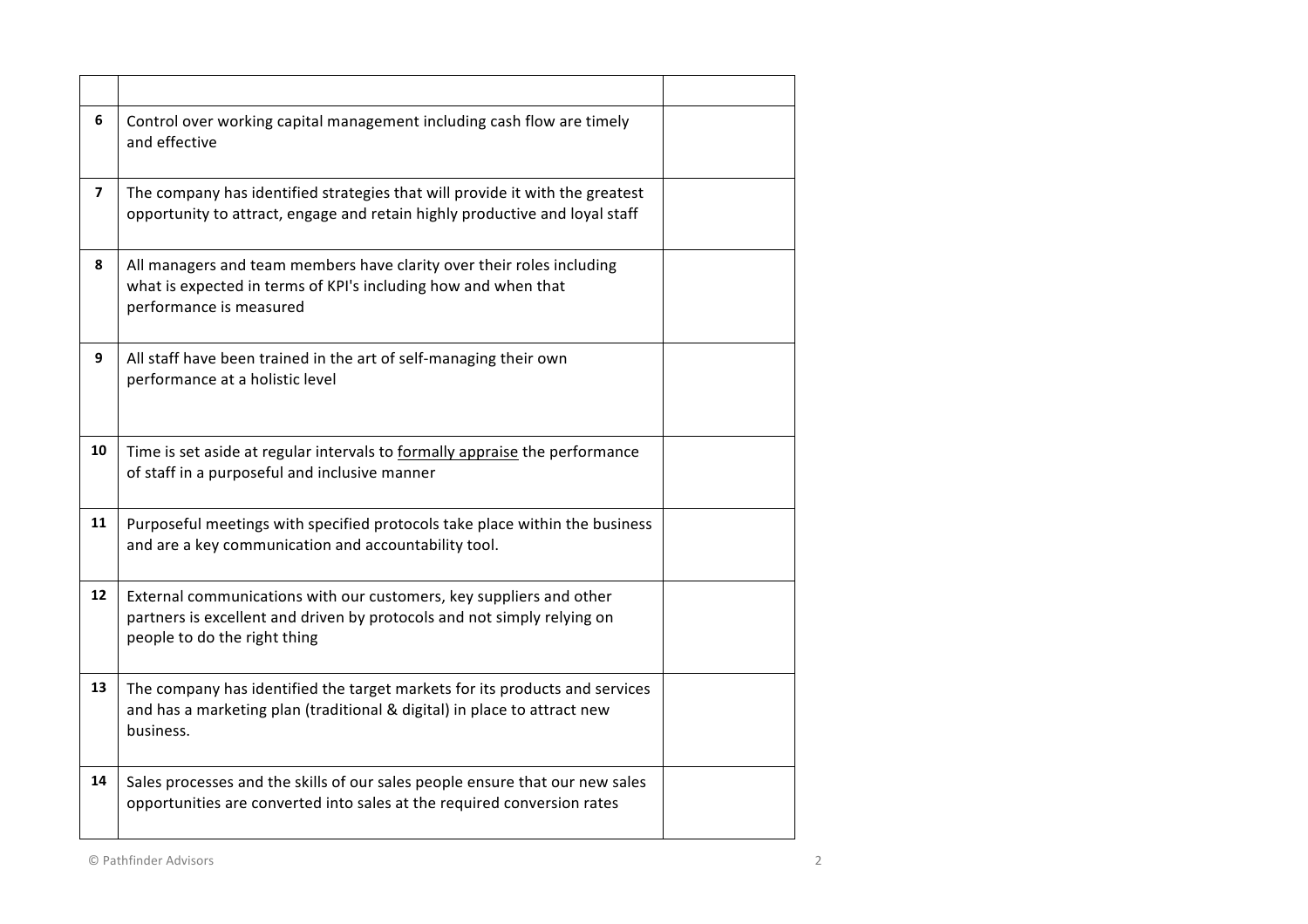| 15 | Strategies exist to build and sustain the company's profile, branding and<br>reputation in the market place.                                                                       |  |
|----|------------------------------------------------------------------------------------------------------------------------------------------------------------------------------------|--|
| 16 | Strategies exist to ensure the current customers are well looked after, are<br>feeling the love and are advocates for who we are and what we stand for                             |  |
| 17 | Documented policies, standards & procedures exist for each key business<br>activity that drives business outcomes                                                                  |  |
| 18 | Company notes, manuals, stories and procedures etc. capture the<br>knowledge and wisdom to be retained within the business                                                         |  |
| 19 | A high focus is focused on improving productivity including planning and<br>time management techniques. Training where required is provided                                        |  |
| 20 | The company embraces the latest in technology relevant to the industry<br>and the opportunities to build a competitive advantage including<br>technology's role in staff retention |  |
|    | Total Score out of 100                                                                                                                                                             |  |

| How did you go? | <b>Comment</b>                                                                                  |
|-----------------|-------------------------------------------------------------------------------------------------|
| 75 - 100        | Outstanding result, you really must have worked hard to be in this position. The only           |
|                 | suggestion we have is to engrain the habits, disciplines and processes that were key to your    |
|                 | success in the first place as the pendulum can easily swing the other way in a heartbeat.       |
| 50-74           | You are either on the way working to a plan or may have slipped back from where you             |
|                 | once were. Either way its important to know and understand what you need to do to close         |
|                 | those gaps and move to a consistent score of 75-80 which is where all good businesses           |
|                 | need to be.                                                                                     |
| $50$            | Firstly, thanks for being so honest but that is important in terms of being able to objectively |
|                 | move on. I'm unsure if you simply marked yourself too hard or genuinely have a number of        |
|                 | improvement opportunities to work on. Either way, I think it be worthwhile having a chat.       |

## Should you like to discuss your results we suggest 3 options: